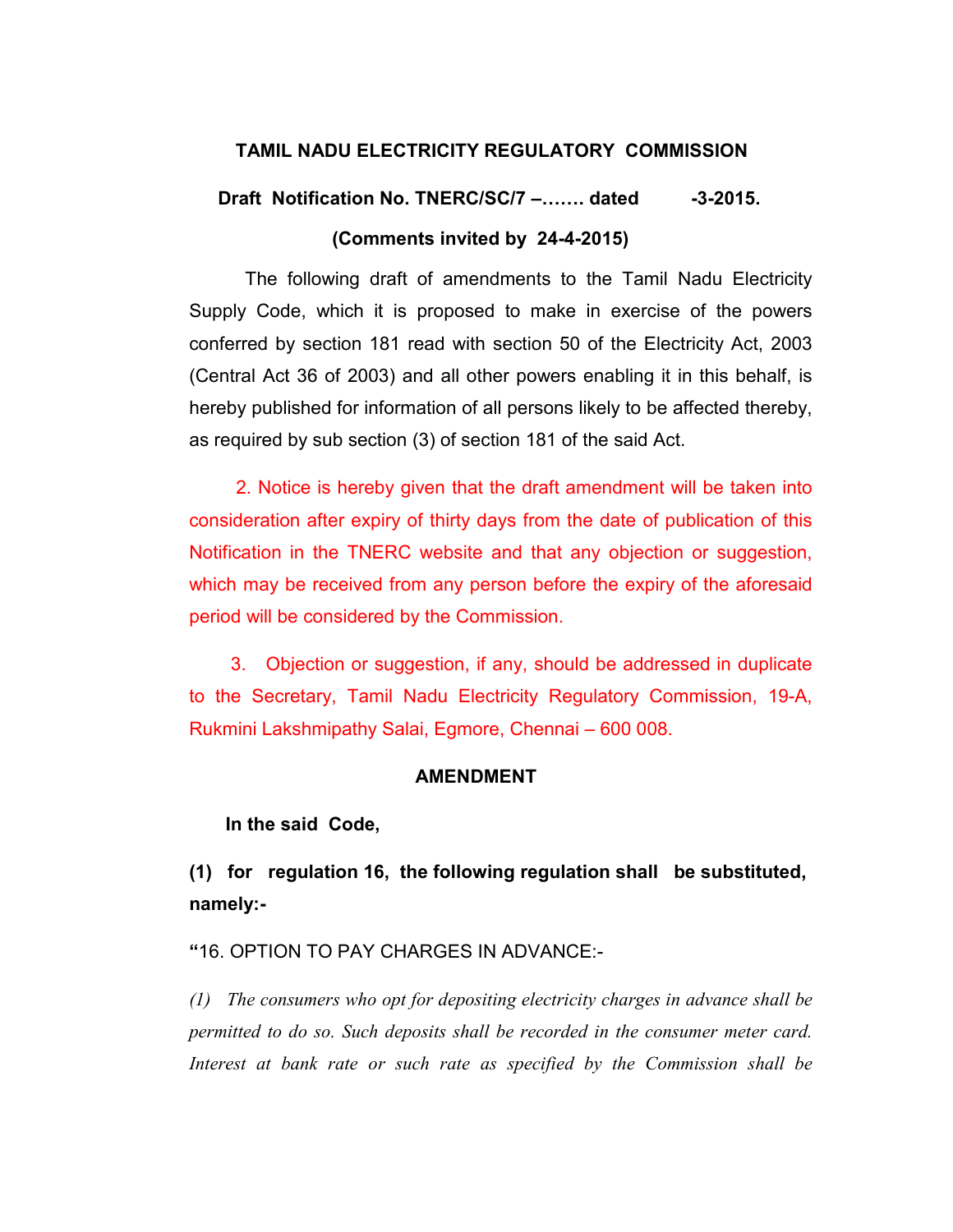calculated on such balance advance amount and credited to the consumer ledger accounts.

(2) Facility for payment of charges in advance by domestic consumers who keep the premises in locked condition and leave to other destinations:

 (i) The consumers under Low Tension domestic category of supply, who intend to lock their premises and leave to other destinations for a period that exceeds two months, with no consumption or very little consumption of energy in a billing cycle, shall be permitted to pay the electricity charges in advance limited to a period of one year. This period may be extended by the licensee upon receipt of specific request from the consumer.

(ii) The consumer shall make a request in writing to the licensee to make payment of advance electricity charges specifying the period, one month before the date of leaving the premises in door locked condition. The licensee shall take the meter reading 15 days before the notified date of vacation of the premises and issue a bill upto the date of vacation on pro rata basis. The consumer shall make the payment raised in the bill along with the advance electricity charges for the period so required, before seven days of the date of vacation. The licensee shall issue a formal approval to the consumer indicating details of all electricity charges remitted and the period for which advance electricity charges were paid and shall record the details in the consumer meter card.

(iii) It shall be the responsibility of the consumer to maintain adequate advance electricity charges in his account. The service connection shall not be disconnected for the duration requested by the consumer and approved by the licensee subject to availability of advance electricity charges in the consumer's account. However, the licensee is empowered to disconnect the supply beyond the approved period if the advance electricity charges paid is inadequate for the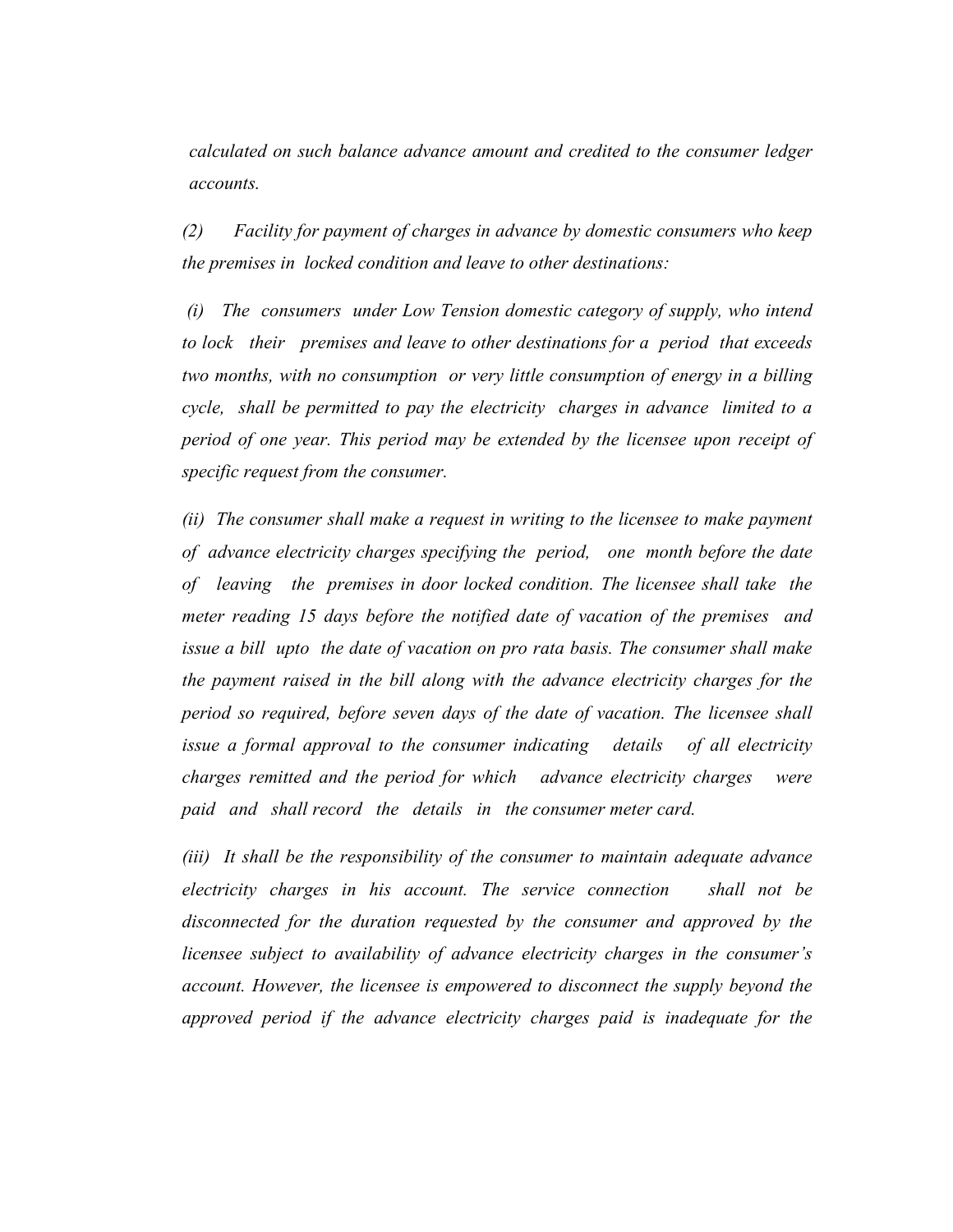adjustment of fixed charges/ electricity charges. No interest shall be credited on the unadjusted balance amount of such deposit.

(iv) The consumer shall intimate in writing to the licensee within seven days of his return to the premises. On receipt of intimation, within seven days the licensee shall take the meter reading. However, the next bill shall be raised as per the normal periodicity of assessment followed by the Licensee. If the recorded consumption is not commensurate with the electricity charges paid in advance, accrued surcharges shall be levied and collected. Any unadjusted amount of the deposit made shall be adjusted in the ensuing bill of assessment."

(By order of the Tamil Nadu Electricity Regulatory Commission)

 (S.Gunasekaran) **Secretary**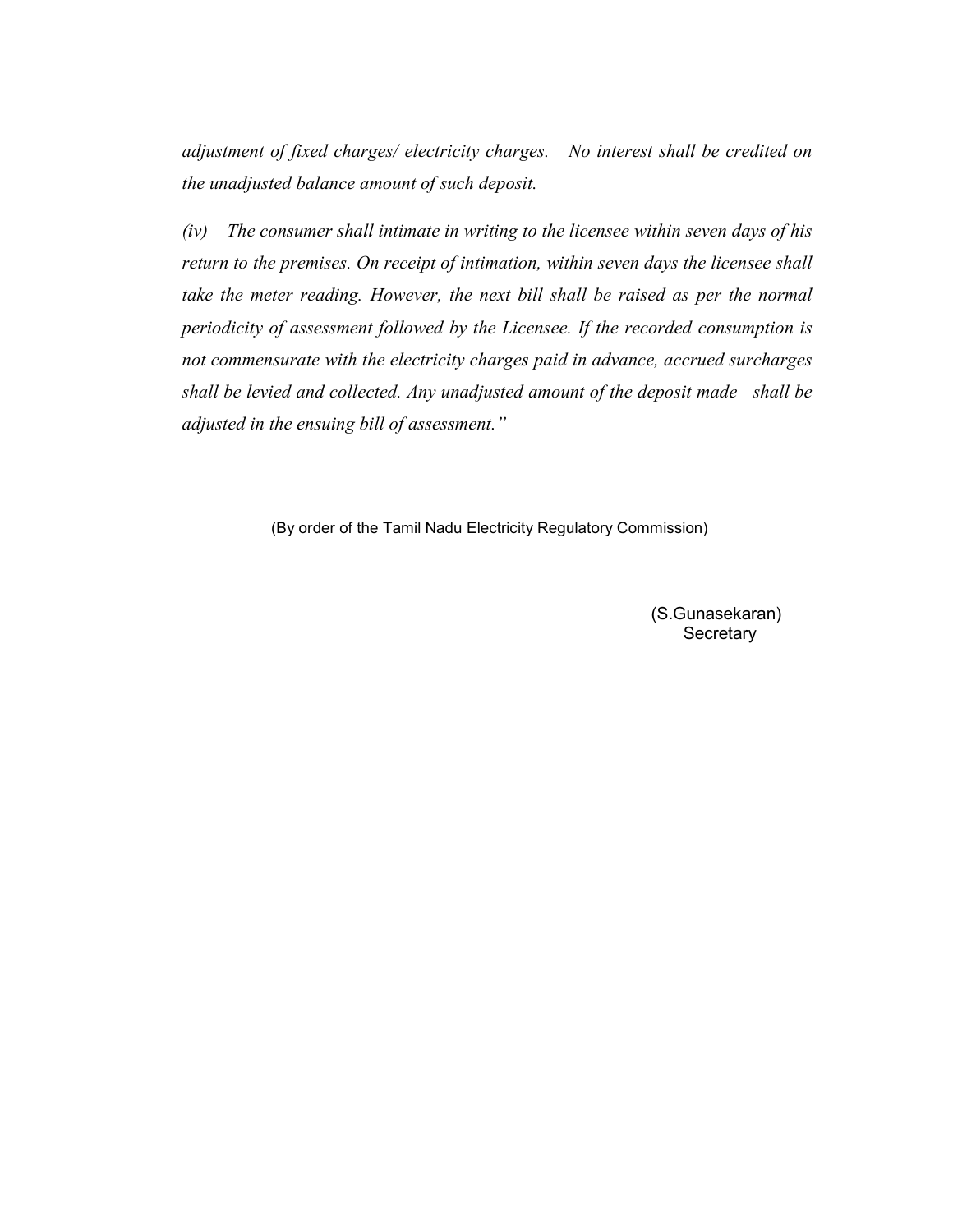# TAMIL NADU ELECTRICITY REGULATORY COMMISSION

# Draft Notification No. TNERC/DC/8 –....... dated -3-2015. (Comments invited by 24-4-2015)

The following draft of amendments to the Tamil Nadu Electricity Distribution Code, which it is proposed to make in exercise of the powers conferred by section 181 read with section 46 of the Electricity Act, 2003 (Central Act 36 of 2003) and all other powers enabling it in this behalf, is hereby published for information of all persons likely to be affected thereby, as required by sub section (3) of section 181 of the said Act.

2. Notice is hereby given that action will be taken to publish the proposed amendments in the Tamil Nadu Government Gazette after thirty days from the date of hosting it in the website of the Commission and any suggestion or objection which may be received from any person before the expiry of the aforesaid period will be considered by the Commission.

3. Objection or suggestion, if any, should be addressed in duplicate to the Secretary, Tamil Nadu Electricity Regulatory Commission, 19-A Rukmini Lakshmipathy Salai, Egmore, Chennai – 600 008.

## AMENDMENT

## In the said Code,

(1) In regulation 39, after sub – regulation(1), the following subregulation shall be added, namely:-

"( $1A$ ) (a) In case of demolishing of the existing building completely or in part and reconstruction thereof, if the consumer requires the existing service connection for